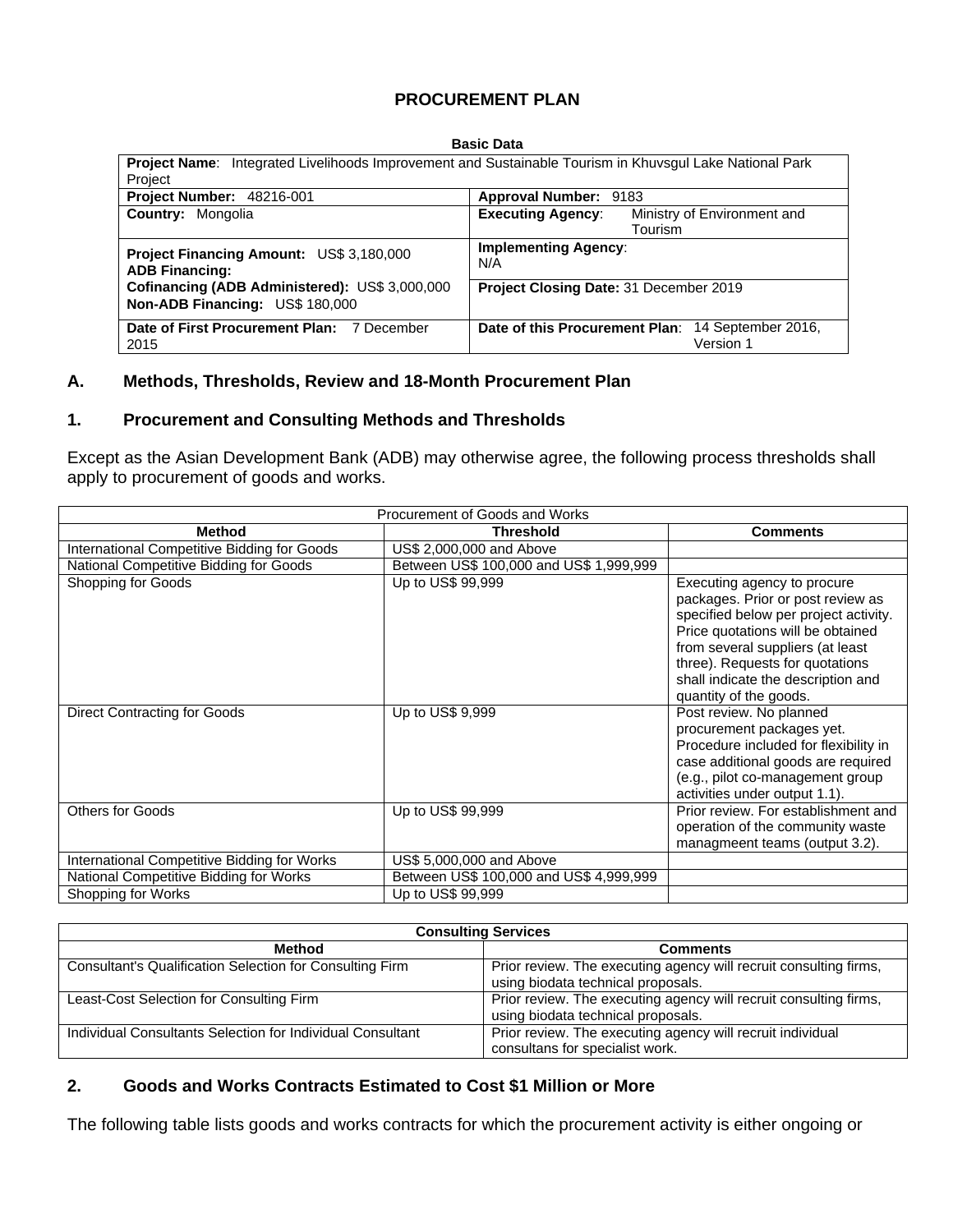expected to commence within the next 18 months.

| Package<br><b>Number</b> | <b>General Description</b> | Estimated<br>Value | <b>Procurement</b><br>Method | Review<br>'Prior/<br>Post) | <b>Biddina</b><br>Procedure | <b>Advertisement</b><br><b>Date</b><br>(quarter/year) | Comments |
|--------------------------|----------------------------|--------------------|------------------------------|----------------------------|-----------------------------|-------------------------------------------------------|----------|
| None                     |                            |                    |                              |                            |                             |                                                       |          |

## **3. Consulting Services Contracts Estimated to Cost \$100,000 or More**

The following table lists consulting services contracts for which the recruitment activity is either ongoing or expected to commence within the next 18 months.

| Package<br><b>Number</b> | <b>General Description</b>      | <b>Estimated</b><br>Value | Recruitment<br><b>Method</b> | <b>Review</b><br>(Prior/<br>Post) | Advertisement<br><b>Date</b><br>(quarter/year) | Type of<br>Proposal | <b>Comments</b>                                                               |
|--------------------------|---------------------------------|---------------------------|------------------------------|-----------------------------------|------------------------------------------------|---------------------|-------------------------------------------------------------------------------|
| C001                     | Project manager<br>(national)   | 110,000.00                | <b>ICS</b>                   | Prior                             | Q1/2016                                        |                     | Assignment:<br>National                                                       |
|                          |                                 |                           |                              |                                   |                                                |                     | Expertise:<br>Project manager                                                 |
|                          |                                 |                           |                              |                                   |                                                |                     | Comments:<br>Recruitment for<br>45<br>person-months.                          |
|                          |                                 |                           |                              |                                   |                                                |                     | TOR in<br>Appendix 1.                                                         |
| C002                     | Field coordinator<br>(national) | 102,500.00                | <b>ICS</b>                   | Prior                             | Q1/2016                                        |                     | Assignment:<br>National                                                       |
|                          |                                 |                           |                              |                                   |                                                |                     | Expertise: Field<br>coordinator                                               |
|                          |                                 |                           |                              |                                   |                                                |                     | Comments:<br>Recruitment for<br>45<br>person-months.<br>TOR in<br>Appendix 1. |
| C003                     | Training in ecotourism          | 100,000.00                | CQS                          | Prior                             | Q3 / 2016                                      | <b>BTP</b>          | Assignment:<br>International                                                  |
| C004                     | Water quality sampling          | 102,000.00                | $\overline{CQS}$             | Prior                             | Q4 / 2016                                      | <b>BTP</b>          | Assignment:<br>National                                                       |

## **4. Goods and Works Contracts Estimated to Cost Less than \$1 Million and Consulting Services Contracts Less than \$100,000 (Smaller Value Contracts)**

The following table lists smaller-value goods, works and consulting services contracts for which the activity is either ongoing or expected to commence within the next 18 months.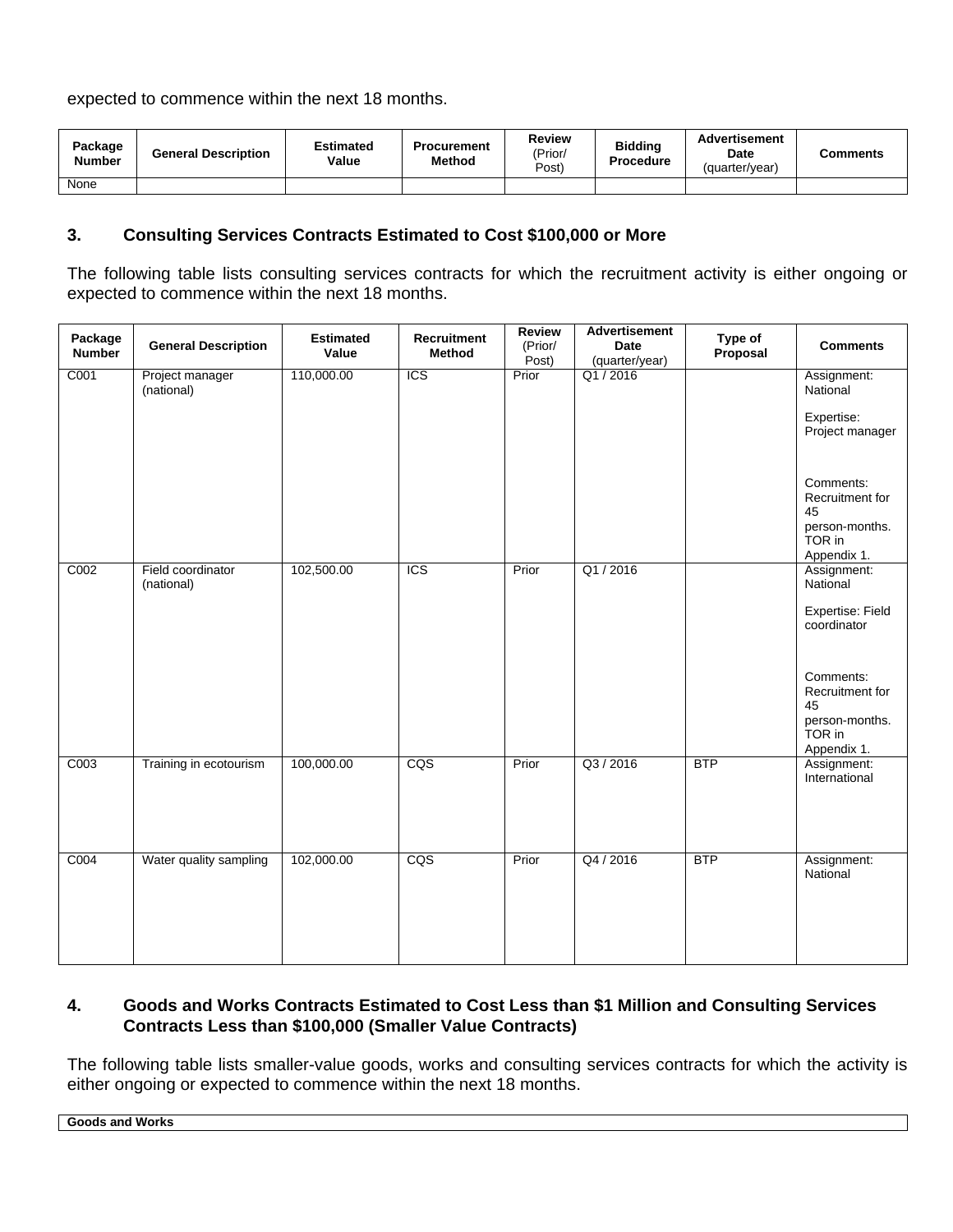| Package<br><b>Number</b> | General<br><b>Description</b>                  | <b>Estimated</b><br>Value | Number of<br><b>Contracts</b> | Procurement<br>Method | Review<br>(Prior/<br>Post) | <b>Bidding</b><br>Procedure | <b>Advertisement</b><br>Date (quarter/year) | <b>Comments</b>                               |
|--------------------------|------------------------------------------------|---------------------------|-------------------------------|-----------------------|----------------------------|-----------------------------|---------------------------------------------|-----------------------------------------------|
| G001                     | Eco-toilet units                               | 170,000.00                | $\overline{2}$                | <b>SHOPPING</b>       | Prior                      |                             | Q3 / 2016                                   | Comments:<br>Two<br>contracts for<br>\$85,000 |
| G002                     | Litter bins and<br>OH&S equipment<br>for CWMTs | 22,000.00                 | $\overline{1}$                | <b>SHOPPING</b>       | Post                       |                             | Q3 / 2016                                   |                                               |
| G003                     | <b>CWMTs</b>                                   | 70,000.00                 | $\overline{3}$                | <b>OTHERS</b>         | Prior                      |                             | Q3 / 2016                                   |                                               |
| G004                     | Car                                            | 55,000.00                 | $\mathbf{1}$                  | <b>SHOPPING</b>       | Post                       |                             | Q1/2016                                     |                                               |
| G005                     | Motorcycles                                    | 8,000.00                  | $\overline{1}$                | <b>SHOPPING</b>       | Post                       |                             | Q1/2016                                     |                                               |
| G006                     | Computers,<br>printers                         | 23,000.00                 | $\overline{1}$                | <b>SHOPPING</b>       | Post                       |                             | Q1/2016                                     |                                               |
| G007                     | Office furniture                               | 9,000.00                  | $\mathbf{1}$                  | <b>SHOPPING</b>       | Post                       |                             | Q1/2016                                     |                                               |

| <b>Consulting Services</b> |                               |                           |                               |                              |                                   |                                                |                     |                                                                        |  |  |  |
|----------------------------|-------------------------------|---------------------------|-------------------------------|------------------------------|-----------------------------------|------------------------------------------------|---------------------|------------------------------------------------------------------------|--|--|--|
| Package<br><b>Number</b>   | General<br><b>Description</b> | <b>Estimated</b><br>Value | Number of<br><b>Contracts</b> | <b>Recruitment</b><br>Method | <b>Review</b><br>(Prior/<br>Post) | Advertisement<br><b>Date</b><br>(quarter/year) | Type of<br>Proposal | <b>Comments</b>                                                        |  |  |  |
| C005                       | Implementation<br>specialist  | 89,000.00                 |                               | <b>ICS</b>                   | Prior                             | Q1/2016                                        |                     | Assignment:<br>National<br>Expertise:<br>Implementatio<br>n specialist |  |  |  |
| C006                       | Accountant                    | 89,000.00                 | 1                             | <b>ICS</b>                   | Prior                             | Q1/2016                                        |                     | Assignment:<br>National<br>Expertise:<br>Accountant                    |  |  |  |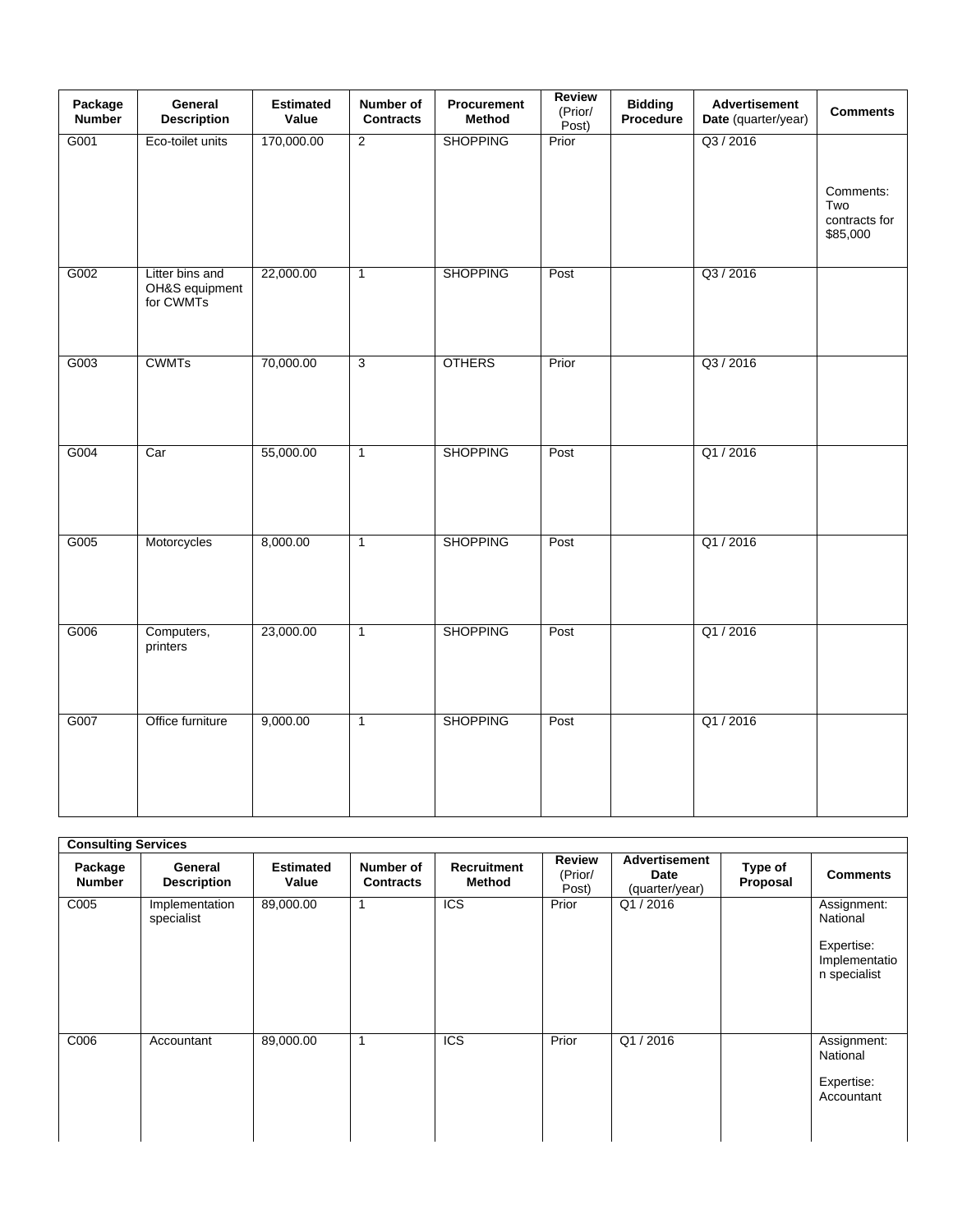| C007 | Procurement<br>specialist                            | 18,000.00 | $\mathbf{1}$ | <b>ICS</b> | Prior | Q1/2016   | Assignment:<br>National<br>Expertise:<br>Procurement<br>specialist                            |
|------|------------------------------------------------------|-----------|--------------|------------|-------|-----------|-----------------------------------------------------------------------------------------------|
| C008 | Geograpihic<br>information<br>system specialist      | 20,000.00 | $\mathbf{1}$ | <b>ICS</b> | Post  | Q1 / 2016 | Assignment:<br>National<br>Expertise:<br>Geograpihic<br>information<br>system<br>specialist   |
| C009 | Ecotourism<br>specialist                             | 51,000.00 | 1            | <b>ICS</b> | Post  | Q1/2016   | Assignment:<br>National<br>Expertise:<br>Ecotourism<br>specialist                             |
| C010 | Waste<br>management<br>specialist                    | 45,000.00 | $\mathbf{1}$ | <b>ICS</b> | Prior | Q1/2016   | Assignment:<br>International<br>Expertise:<br>Waste<br>management<br>specialist               |
| C011 | Waste<br>management<br>specialist                    | 51,000.00 | $\mathbf{1}$ | <b>ICS</b> | Post  | Q1/2016   | Assignment:<br>National<br>Expertise:<br>Waste<br>management<br>specialist                    |
| C012 | Livestock and<br>pasture<br>management<br>specialist | 60,000.00 | $\mathbf{1}$ | <b>ICS</b> | Post  | Q1/2016   | Assignment:<br>National<br>Expertise:<br>Livestock and<br>pasture<br>management<br>specialist |
| C013 | Agricultural<br>processing<br>specialist             | 40,000.00 | $\mathbf{1}$ | <b>ICS</b> | Post  | Q1/2016   | Assignment:<br>National<br>Expertise:<br>Agricultural<br>processing<br>specialist             |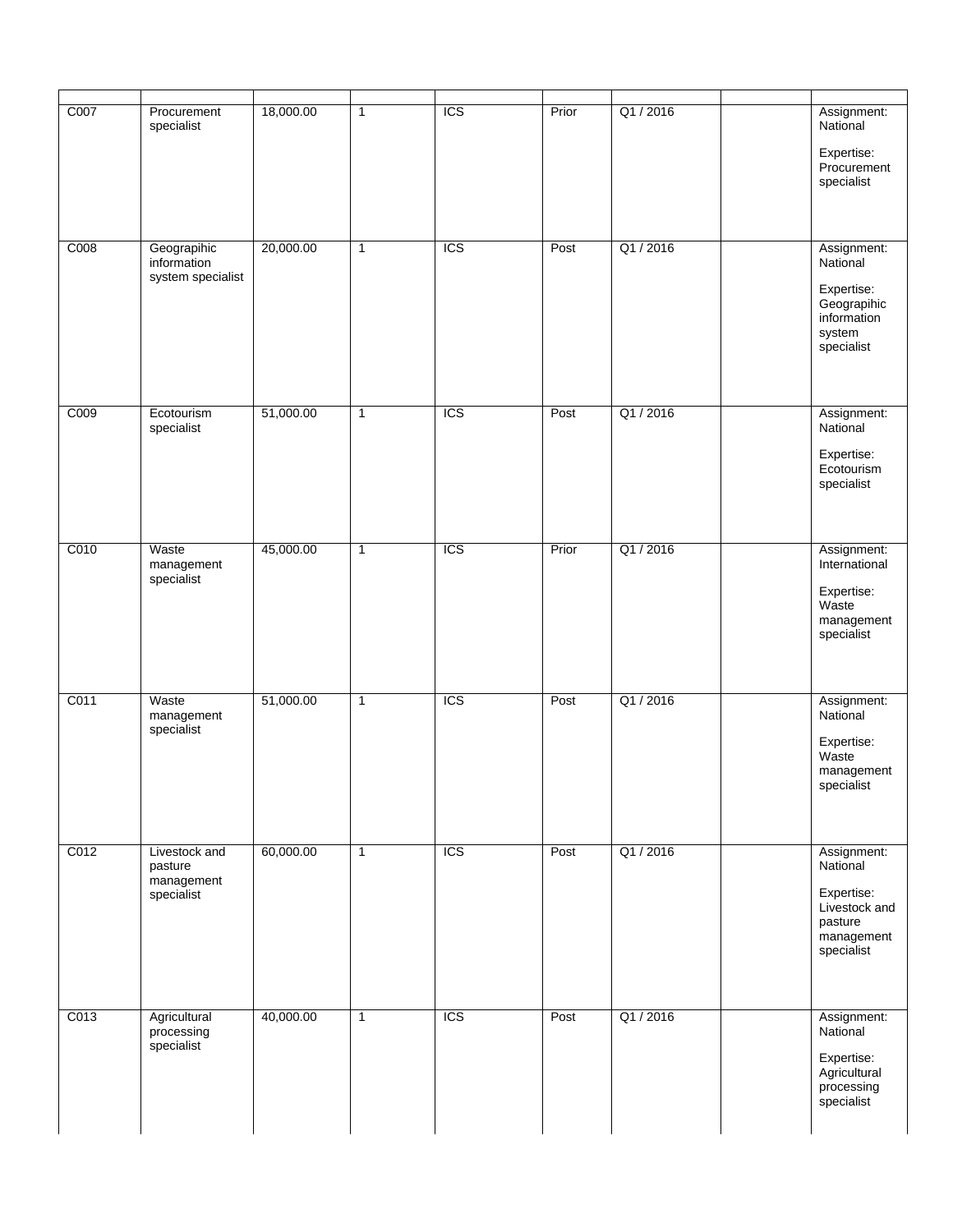| C014 | Income                                 | 63,000.00 | $\mathbf{1}$   | <b>ICS</b> | Post  | Q1/2016   |            | Assignment:                                                  |
|------|----------------------------------------|-----------|----------------|------------|-------|-----------|------------|--------------------------------------------------------------|
|      | generation<br>specialist               |           |                |            |       |           |            | National<br>Expertise:<br>Income<br>generation<br>specialist |
| C015 | Protected area<br>specialist           | 51,000.00 | $\mathbf{1}$   | <b>ICS</b> | Post  | Q1/2016   |            | Assignment:<br>National                                      |
|      |                                        |           |                |            |       |           |            | Expertise:<br>Protected<br>area specialist                   |
| C016 | Rural finance<br>specialist            | 47,000.00 | $\overline{1}$ | <b>ICS</b> | Post  | Q1/2016   |            | Assignment:<br>National                                      |
|      |                                        |           |                |            |       |           |            | Expertise:<br>Rural finance<br>specialist                    |
| C017 | Social and<br>gender specialist        | 15,000.00 | $\mathbf{1}$   | <b>ICS</b> | Post  | Q1/2016   |            | Assignment:<br>National                                      |
|      |                                        |           |                |            |       |           |            | Expertise:<br>Social and<br>gender<br>specialist             |
| C018 | Khankh officer                         | 44,000.00 | $\mathbf{1}$   | ICS        | Post  | Q1/2016   |            | Assignment:<br>National                                      |
|      |                                        |           |                |            |       |           |            | Expertise:<br>Khankh officer                                 |
| C019 | Driver                                 | 34,000.00 | $\mathbf{1}$   | <b>ICS</b> | Post  | Q1/2016   |            | Assignment:<br>National                                      |
|      |                                        |           |                |            |       |           |            | Expertise:<br><b>Driver</b>                                  |
| C020 | Financial audit                        | 70,000.00 | $\mathbf{1}$   | LCS        | Prior | Q3 / 2016 | <b>BTP</b> | Assignment:<br>National                                      |
|      |                                        |           |                |            |       |           |            |                                                              |
| C021 | Sanitation<br>management<br>specialist | 55,000.00 | $\mathbf{1}$   | <b>ICS</b> | Prior | Q3 / 2016 |            | Assignment:<br>International                                 |
|      |                                        |           |                |            |       |           |            | Expertise:<br>Sanitation<br>management<br>specialist         |